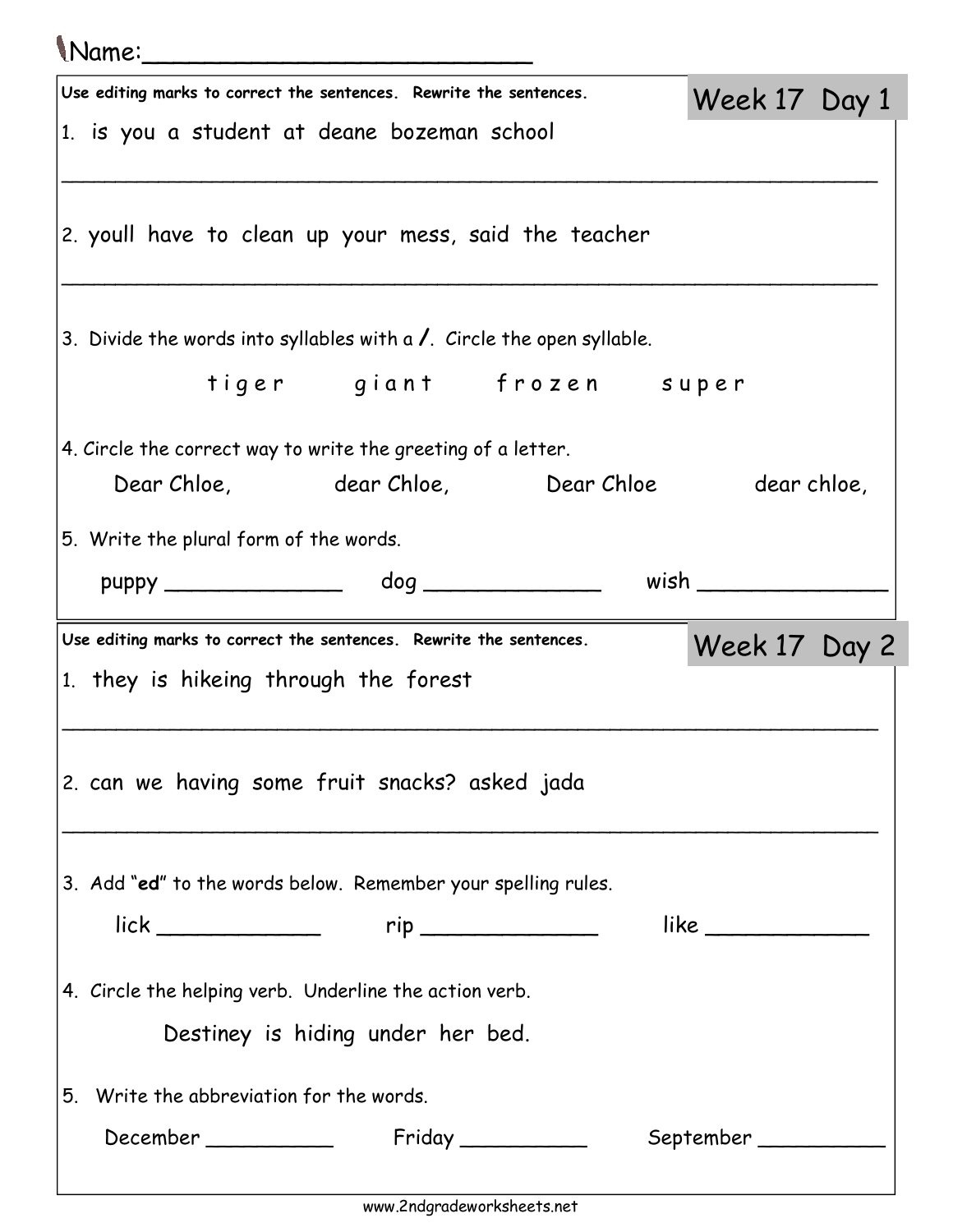| Name:                                                                                                                          |                  |  |
|--------------------------------------------------------------------------------------------------------------------------------|------------------|--|
| Use editing marks to correct the sentences. Rewrite the sentences.                                                             | Week 17 Day 3    |  |
| 1. three bunnys hoped into our back yard                                                                                       |                  |  |
| 2. im not ready yet so you have to wait, said missy                                                                            |                  |  |
| 3. Write the correct helping verb on the line. (have, has, had, am, are, is, was, were)<br>I _______ working as fast as I can. |                  |  |
| 4. Write the root word on the line next to each word.                                                                          |                  |  |
|                                                                                                                                | $h$ opped $\_\_$ |  |
| 5. Divide the words into syllables with a $\lambda$ .                                                                          |                  |  |
| refuse happy compute microwave                                                                                                 |                  |  |
| Use editing marks to correct the sentences. Rewrite the sentences.                                                             | Week 17 Day 4    |  |
| 1. has you ever been to africa or south america                                                                                |                  |  |
| 2. youll have to untake the test because you misst a word                                                                      |                  |  |
| 3. Combine the two sentences into one with <b>and, but, or, or so.</b>                                                         |                  |  |
| We can go outside. We need to clean the house.                                                                                 |                  |  |
| 4. Write the correct helping verb on the line. (have, has, had, am, are, is, was, were)                                        |                  |  |
| The dog _________ barking all night long.                                                                                      |                  |  |
| 5. What is the name of your city or town?                                                                                      |                  |  |